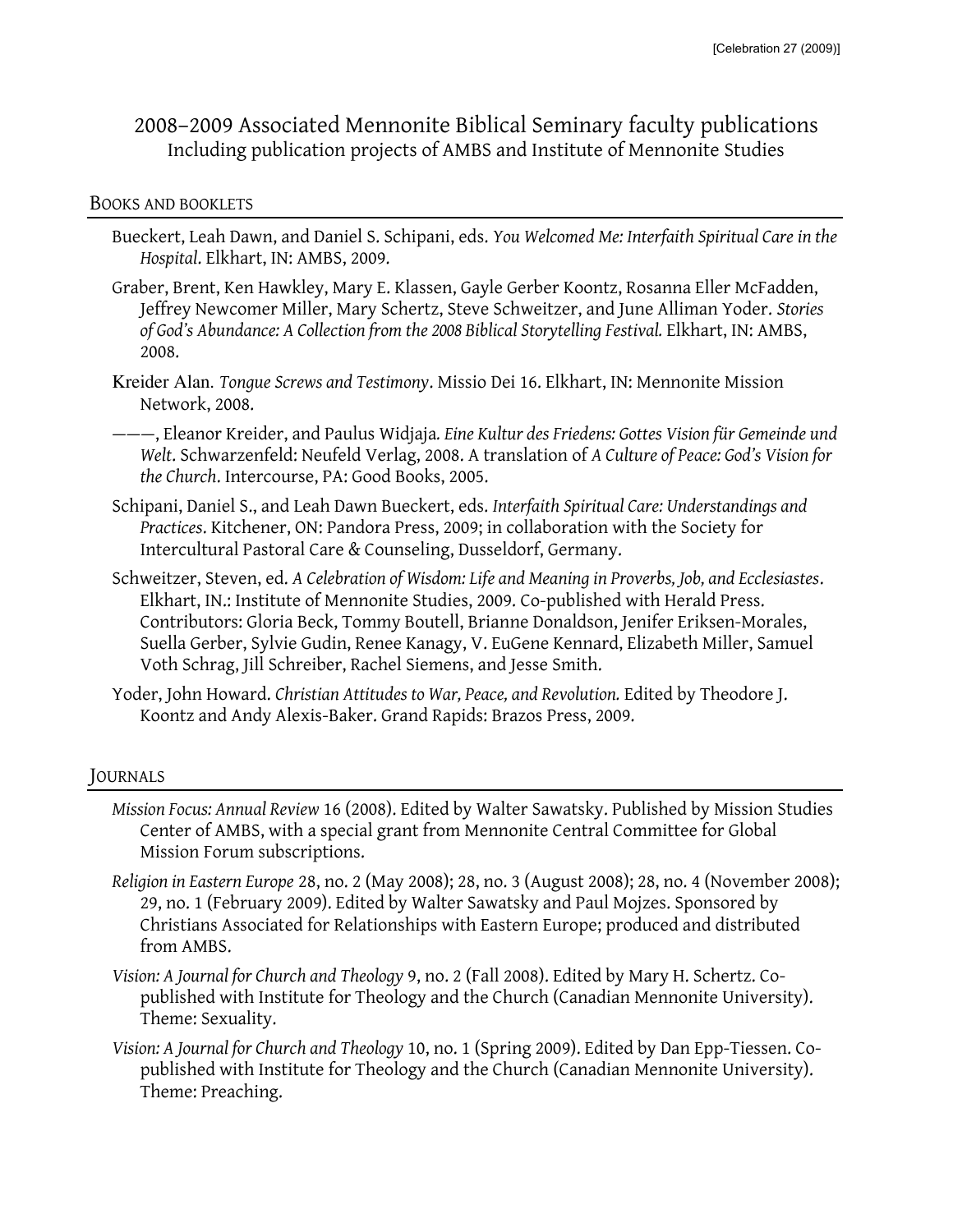#### ARTICLES AND ESSAYS

- Johnson, Janeen Bertsche. "Same Questions, Different Answers: A Study of Exodus 1–2." Mennonite Church USA National Identity blog, posted March 9, 2009. http://www. mennoniteusa.org/Default.aspx?tabid=821&EntryID=50.
- ———, and Andy Brubacher Kaethler, "The Millennial Pastors Are Coming!" *Canadian Mennonite,* March 30, 2009; and *The Mennonite,* April 21, 2009.
- Kraybill, J. Nelson. "Allegiance at the Fault Lines." *The Mennonite,* February 3, 2009.
- Kreider, Alan. "Ancient Church," and "Christendom." In *Encyclopedia of Missions and Missionaries,* edited by Jonathan J. Bonk, 13–14, 73–78. New York and London: Routledge, 2007.
- Kropf, Marlene. "Green Shoots Rising in a Resurrection Garden." *The Mennonite,* April 7, 2009.
- Longenecker, Jewel Gingerich. "The Path." *The Journal of Applied Christian Leadership* 2, no. 2  $(2008), 3-4.$
- Ollenburger, Ben C. "Creation and Peace: God and Creature in Genesis 1–11." In *The Old Testament in the Life of God's People: Essays in Honor of Elmer A. Martens*, edited by Jon Isaak, 143–58. Winona Lake: Eisenbrauns, 2009.
- Rempel, John. "How Did Our Ancestors Pray? Mennonite Spirituality in the First Two Centuries." *Mennonite Historians of Eastern Pennsylvania Quarterly* 12, no. 1 (Spring 2009): 2–7. Lecture presented at Pilgrims on a Journey: Exploring Mennonite Spirituality Past and Present, Harleysville, PA, May 31, 2008.

———. "A Worship Template." L*eader,* Fall 2008, 10–11.

- Schipani, Daniel S. "Biblical Foundations: Challenges and Possibilities of Interfaith Caregiving." In *Interfaith Spiritual Care: Understandings and Practices,* edited by Daniel S. Schipani and Leah Dawn Bueckert, 51–68. Kitchener, ON: Pandora Press, 2009.
- ———, and Leah Dawn Bueckert, "Explorations I: Applying an Interpretive Framework." In *Interfaith Spiritual Care: Understandings and Practices,* edited by Daniel S. Schipani and Leah Dawn Bueckert, 89–98. Kitchener, ON: Pandora Press, 2009.
- ———, and Leah Dawn Bueckert, "Explorations III: An Exercise in Pastoral-Theological Imagination." In *Interfaith Spiritual Care: Understandings and Practices,* edited by Daniel S. Schipani and Leah Dawn Bueckert, 105–12. Kitchener, ON: Pandora Press, 2009.
- ———, and Leah Dawn Bueckert, "Growing in *Wisdom* as Spiritual Caregivers." In *Interfaith Spiritual Care: Understandings and Practices,* edited by Daniel S. Schipani and Leah Dawn Bueckert, 315–19. Kitchener, ON: Pandora Press, 2009.
- Schweitzer, Steven. "Biblical Perspectives on Sexuality." *Vision: A Journal for Church and Theology* 9, no. 2 (2008): 13–24.
- Yoder, June Alliman. "The Sermon as Fulcrum: The Role of Preaching in Worship." *Vision: A Journal for Church and Theology* 10, no. 1 (Spring 2009): 36–42.